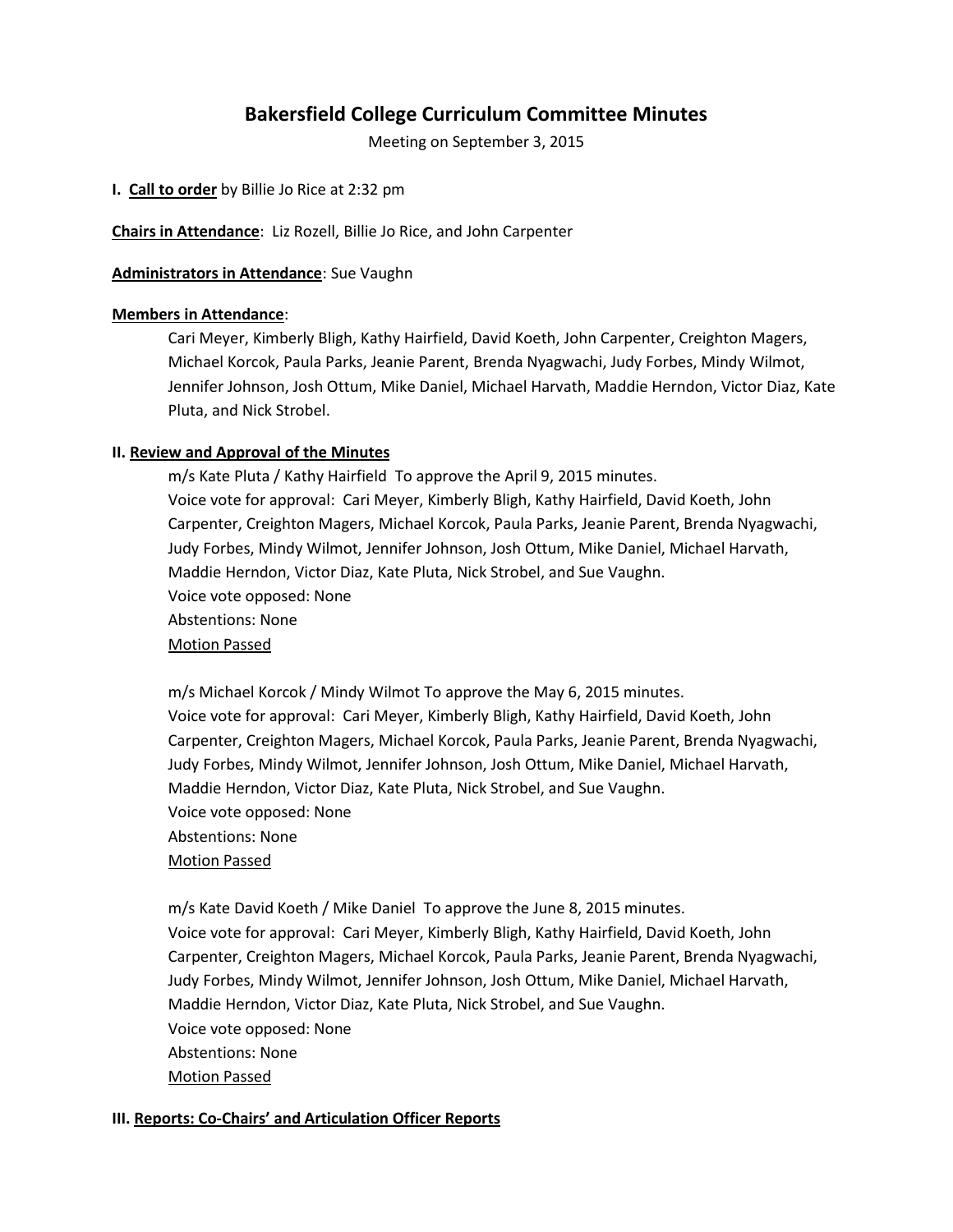#### A. Co-Charis – Billie Jo Rice and John Carpenter

1. Curriculum Committee Website – Mindy Wilmot volunteered to be in charge of the Curriculum Committee website on Inside BC. The website is in the process of being updated.

2. CurricUNET - The areas of responsibility for Deans and Department Chairs are hardwired in CurricUNET and cannot be changed at our level of access. As a result of this, the recent reorganization has made it impossible to provide accurate approval queues for several Deans. It will be necessary for the affected Deans to email Billie Jo or John with approval so the courses can be moved through the queues.

3. Curriculum Inventory – At the May 18, 2015 FCDC meeting, the list of courses were handed out. There are approximately 70 courses that have not been reviewed in over six years and are out of compliance. The chairs sent emails out yesterday. The chairs passed out spreadsheets for the curriculum committee representatives to discuss with their departments. There are about 100 courses to review in the current cycle. There are 7 programs that were approved that have not been submitted to the State Chancellor's Office because the departments have not submitted the required documentation. Program changes and new programs do not take effect until they are approved by the State Chancellor's Office.

4. Curriculum Clinics – The chairs asked for help to run the curriculum clinics. No one volunteered to help.

5. Content Review - The process of completing content review has created an overwhelming workload Kimberly Bligh and the Academic Development Department. It will need to be done differently. Most of the advisory and prerequisites are reading one level prior to transfer. Kimberly Bligh would like to have content review only done during the curriculum clinics. She will have someone from her department there at every clinic. Please do not wait until the deadline to work with the Academic Development on content review.

#### B. Articulation Officer – Billie Jo Rice

1. C-ID – Basic skills descriptors are being developed. Members were asked to encourage their departments to sign up for the list serves to participate in the decision making process.

2. ADT's – Social Justice and Global Studies are about to conclude the vetting process and will be available for application. As of July 1, 2105 all C-ID courses on an ADT must be approved for C-ID before the degree can be submitted to the State Chancellor's Office. It used to be that the courses just had to be submitted for C-ID to submit an ADT. Biology, Chemistry, Plant Science, and MGAG will need to make sure all of the courses on the ADT have been C-ID approved.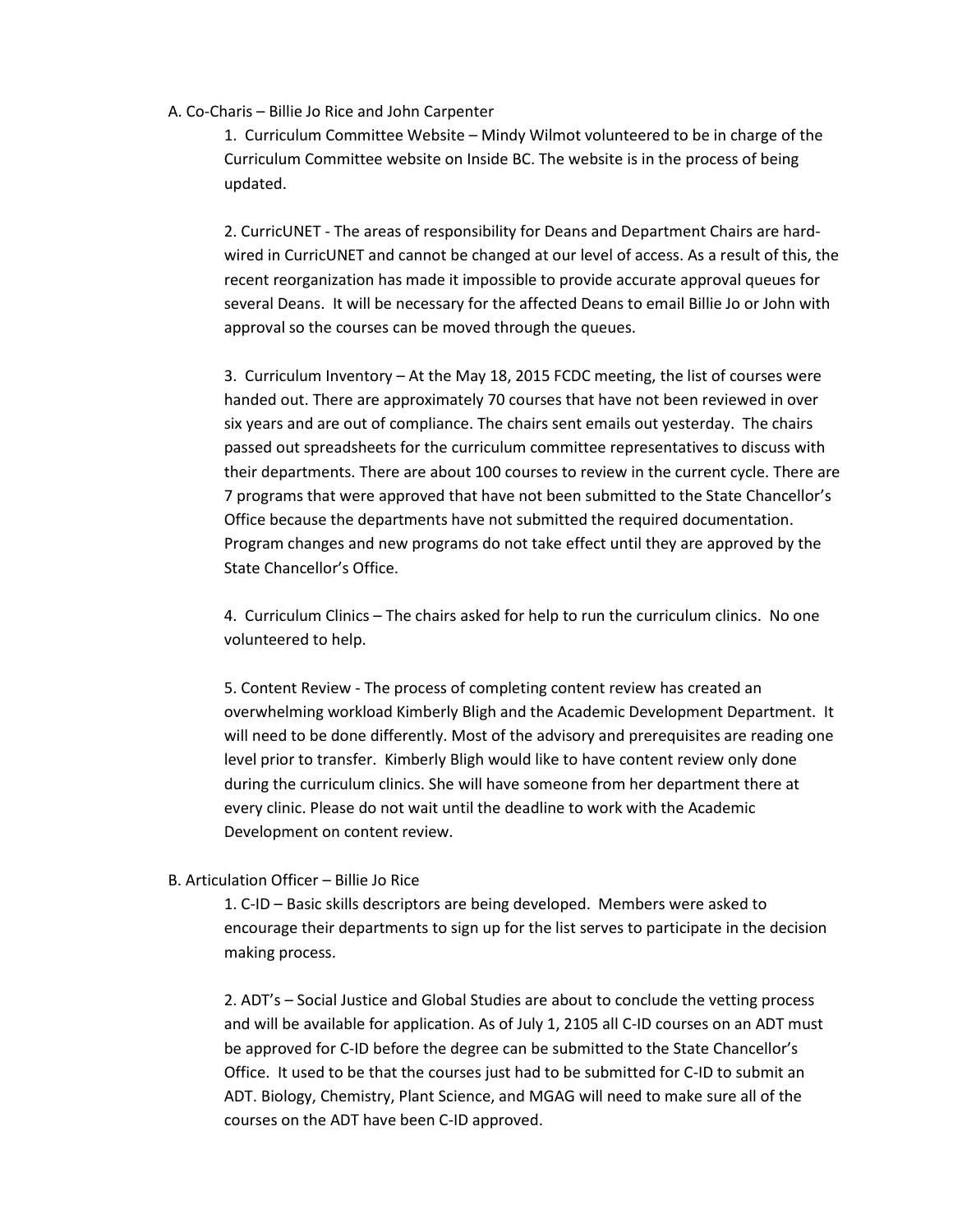C. Assessment Co-Chair – John Carpenter (reporting for David Neville)

1. Course Objectives – A combination of Accreditation and State requirements now make it necessary to list both Student Learning Outcomes and Course Objectives in the Course Outline of Record. Since there is not a separate category for Course Objective in CurricUNET they will be listed at the end of the Student Learning Outcome under the heading of "Course Objectives". In other words, Course Objectives will be included as if they were a final Student Learning Outcome.

2. C-ID – Go to the C-ID website to get the course objectives. They can differ, but must be close enough to get C-ID approval.

### **IV. Opportunities to Address the Committee**

None.

**V. Additions to the Agenda**

None.

**VI. Unfinished Business**

None.

### **VII. New Business**

A. 2015-2016 Curriculum Committee Calendar - October 29<sup>th</sup> is the last meeting to have courses and programs approved for the 2016-2017 school year. They must be on two agendas to be approved. Courses and programs must be on the first agenda by the October 15, 2015 meeting, which means they must be in c-net and reached the right approval queues before the agenda is prepared. Please do not wait until the deadline to revise your courses.

B. 2015-2016 Committee Charge & Goals – m/s Creighton Magers/Nick Nick Strobel To approve the committee charge and goals after they are updated to match the Strategic Goals and change the word distant to distance.

Voice vote for approval: Cari Meyer, Kimberly Bligh, Kathy Hairfield, David Koeth, John Carpenter, Creighton Magers, Michael Korcok, Paula Parks, Jeanie Parent, Brenda Nyagwachi, Judy Forbes, Mindy Wilmot, Jennifer Johnson, Josh Ottum, Mike Daniel, Michael Harvath, Maddie Herndon, Victor Diaz, Kate Pluta, Nick Strobel, and Sue Vaughn.

Voice vote opposed: None

Abstentions: None

Motion Passed

C. Curriculum Training - Approval queues in c-net. Approval queues were explained in c-net. When a reviewer at queue levels 2 and 3 requests a change, the course is kicked back to the originator. Some of the courses are having problems with the launch button. Check the approval queues and make sure your courses are not stuck in someone's approval queue.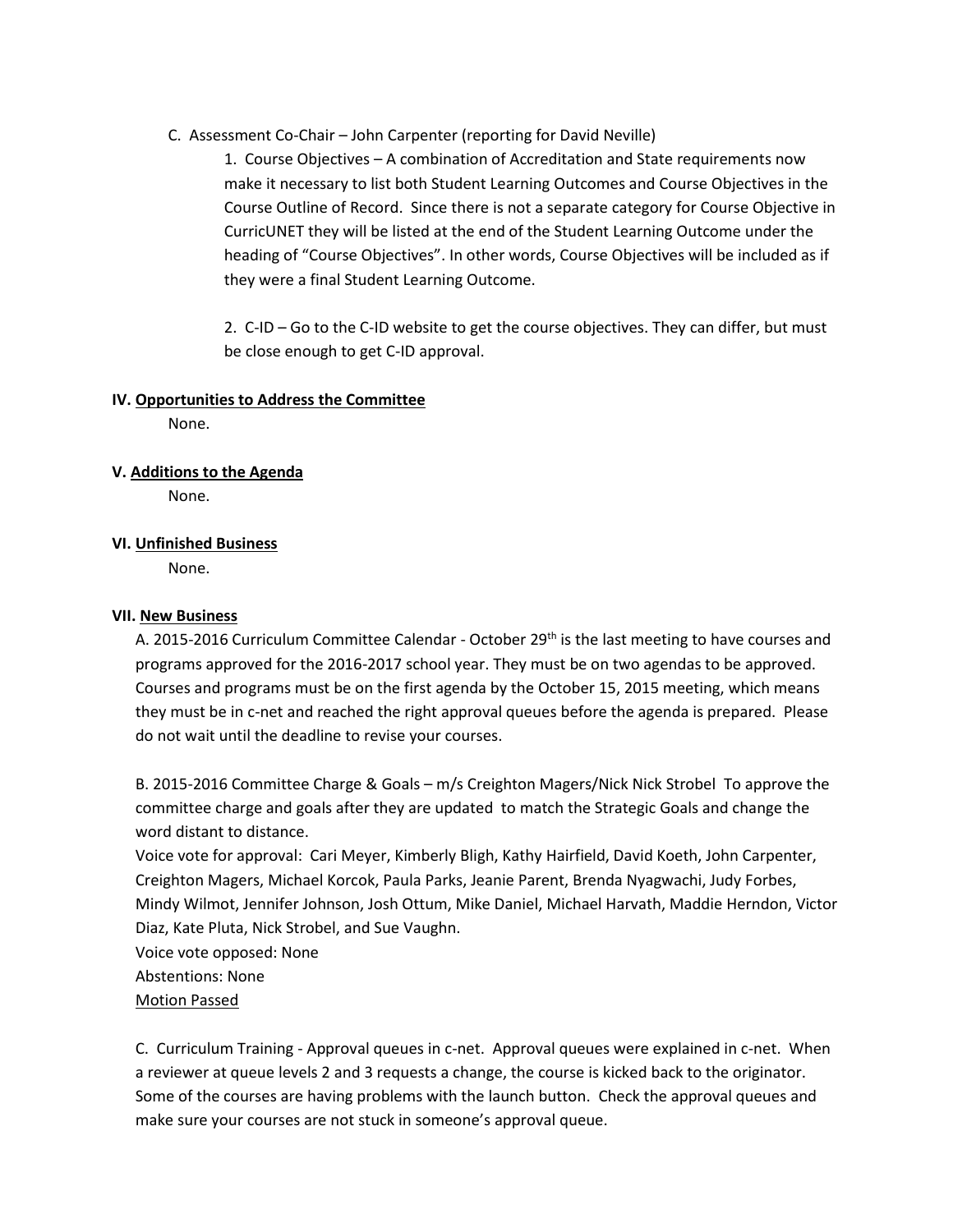D. Academic Senate Resolution - m/s Mike Daniel/Nick Strobel: With the 100's of courses that we approve each year, we request the Academic Senate to request a BC CurricUNET technician in order to enable the curriculum chairs and department chairs to complete the required curriculum tasks and approvals to meet State Chancellor requirements and to meet the Board of Trustees timeline. Voice vote for approval: Cari Meyer, Kimberly Bligh, Kathy Hairfield, David Koeth, John Carpenter, Creighton Magers, Michael Korcok, Paula Parks, Jeanie Parent, Brenda Nyagwachi, Judy Forbes, Mindy Wilmot, Jennifer Johnson, Josh Ottum, Mike Daniel, Michael Harvath, Maddie Herndon, Victor Diaz, Kate Pluta, Nick Strobel, and Sue Vaughn.

Voice vote opposed: None Abstentions: None

Motion Passed

## **VIII. First Agenda**

A. Curriculum Review Teams – Listed on the back of the agenda. The agenda that was handed out is different than the one emailed, so please check it. Team G - Mike Daniels and Cari Meyer graciously volunteered to review INDA B105.

The first draft of new courses for the BAS degree include the following. Liz Rozell reported that there is supposed to be a template from the State, but it is not available yet. As these courses are upper division, they will use CIP codes instead of TOP codes. The CIP codes are not available yet. These courses will be on the  $1<sup>st</sup>$  agenda for awhile. Please email Liz feedback by September 9, 2015.

MATH B65 is a new course for non-stem majors that combines MATH B60 and B70. It is not equivalent to MATH B70. It will not meet the graduation requirement for BC GE.

INDA B100 Industrial Design Graphics I INDA B101 Industrial Design Graphics II INDA B105 Materials Science for the Technician INDA B110 Industrial Automation Networks INDA B112 Industrial Automation Measurement INDA B114 Industrial Safety Principles and Management INDA B120 Industrial Automation Systems INDA B122 Industrial Motion Control INDA B124 Industry Sector Seminar: Applied Automation INDA B134 Industry Sector Seminar: Manufacturing and Production MATH B65 Intermediate Algebra for Statistics

### **IX. Second Agenda**

 A. Course Deletions BIOL B34 Pathophysiology GEOL B35A Rocks and Minerals